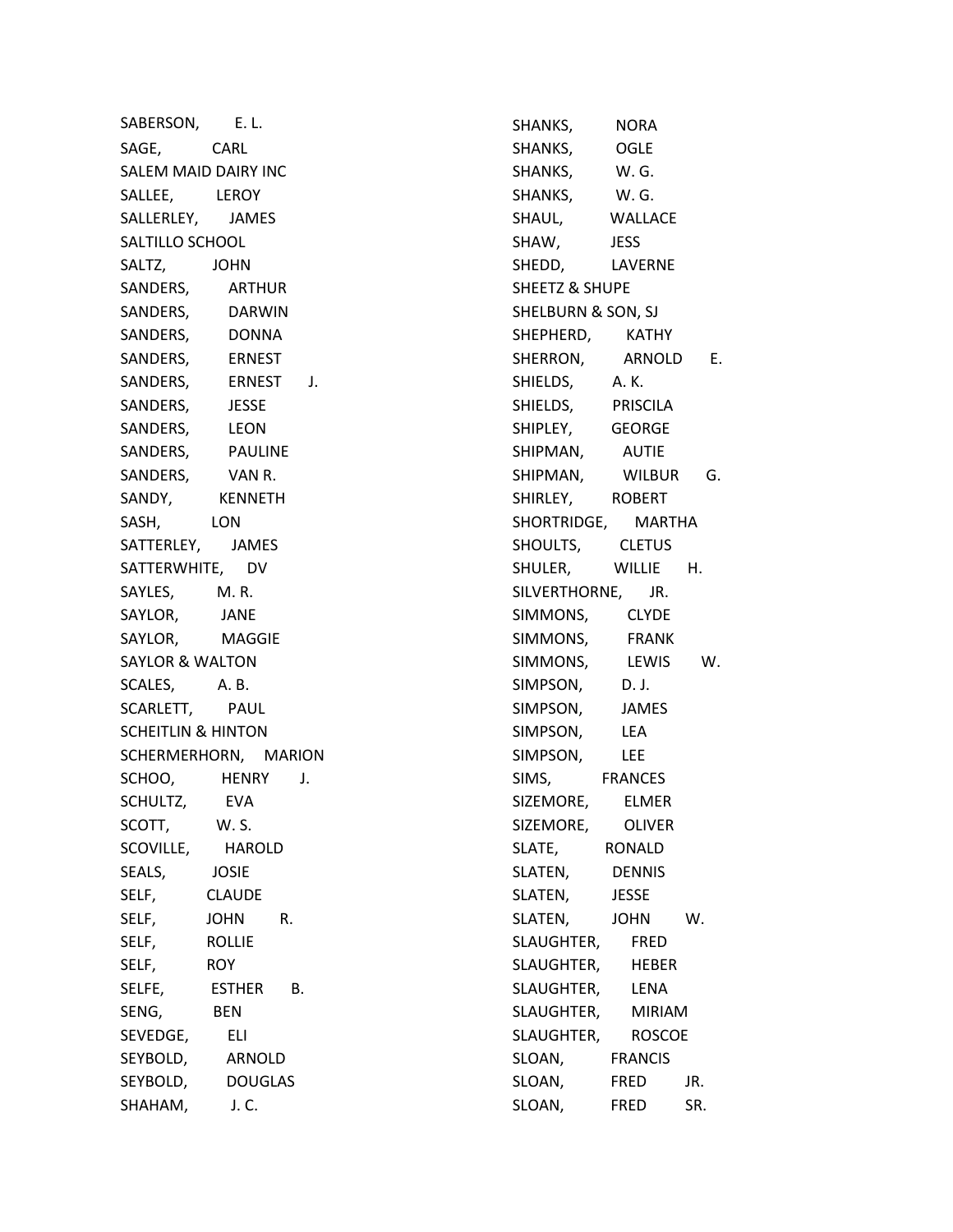| SLOAN,           | <b>MACK</b>    |     |  |
|------------------|----------------|-----|--|
| SLONE,           | ADRIAN         |     |  |
| SMALLWOOD, HELEN |                |     |  |
| SMART,           | LEWIS          |     |  |
| SMART,           | ROBERT         | SR. |  |
| SMITH,           | AMOS           |     |  |
| SMITH,           | ANNA           |     |  |
| SMITH,           | <b>BENNIE</b>  |     |  |
| SMITH,           | <b>BRYAN</b>   |     |  |
| SMITH,           | CHARLEY A.     |     |  |
| SMITH,           | DONALD         | L.  |  |
| SMITH,           | EMMA           |     |  |
| SMITH,           | <b>EUGENE</b>  |     |  |
| SMITH,           | HAROLD         |     |  |
| SMITH,           | <b>HENRY</b>   | Е.  |  |
| SMITH,           | JAMES JR.      |     |  |
| SMITH,           | JAMES          | R.  |  |
| SMITH,           | JOHN A.        |     |  |
| SMITH,           | JUDITH K.      |     |  |
| SMITH,           | MAMUEL         |     |  |
| SMITH,           | <b>MARGIE</b>  |     |  |
| SMITH,           | <b>MILDRED</b> |     |  |
| SMITH,           | <b>MYRATIE</b> |     |  |
| SMITH,           | NORMAN         |     |  |
| SMITH,           | <b>OPAL</b>    |     |  |
| SMITH,           | OPAL           |     |  |
| SMITH,           | ROBERT         | L.  |  |
| SMITH,           | ROSCOE E.      |     |  |
| SMITH,           | <b>ROY</b>     |     |  |
| SMITH,           | <b>RUTH</b>    |     |  |
| SMITH,           | WALTER         | Z.  |  |
| SMITH,           | WILLIAM        |     |  |
| SMITH,           | WILLIAM        | Е.  |  |
| SNELLING,        | <b>DENNIE</b>  |     |  |
| SNIDER,          | DONALD         |     |  |
| SORRELLS,        | DANIEL         |     |  |
| SORRELLS,        | <b>EDDIE</b>   |     |  |
| SORRELLS,        | <b>EVERETT</b> |     |  |
| SORRELLS,        | LAVERNE        |     |  |
| SORRELLS,        | LOLA           |     |  |
| SOSA,            | <b>ADOLFO</b>  |     |  |
| SOUTHERN,        | REID           |     |  |
| SPANGLER,        | VANCE          |     |  |

SPEER, AARON SPEER, NOBLE SPEERS, DELBERT SPENCER, GEORGE SPENCER, JOHN O. SPENCER, LEXIE SPICE VALLEY SANDSTONE CO SPILLMANN, LILLIAN R. SPIRAT, E. H. SPOONMORE, ANCIE SPRINGS VALLEY PLANINGMILL SPRINKLE, CURTIS STACKHOUSE, GLENN A. STACKHOUSE, IRENE STALCUP, A. A. STALCUP, EMMETT STALDER, ROBERT STALKER, BERTHA STANDISH, JOHN STANDLEY, GORMAN J. STAPLETON, LILLIE STARRETT, HENRY STEARNS, VALERIE S. STEELE, SARAH STEPHENS, BLANCHE STEPHENS, CARL STEPHENS, EDITH K. STEPHENS, ELIZABETH STEPHENSON, BERNIECE STEPHENSON, DOROTHY STEPHENSON, EARL STEPHENSON, HAROLD E. STEPHENSON, LESTER STEPHENSON, LORAN STEPHENSON, MARJORIE STEPP, FLORENCE STEWART, ALBERT STEWART, CECIL STEWART, JACK STEWART, JOHN STIDHAM, CLYDE STILES, DUSTON STILLIONS, RICHARD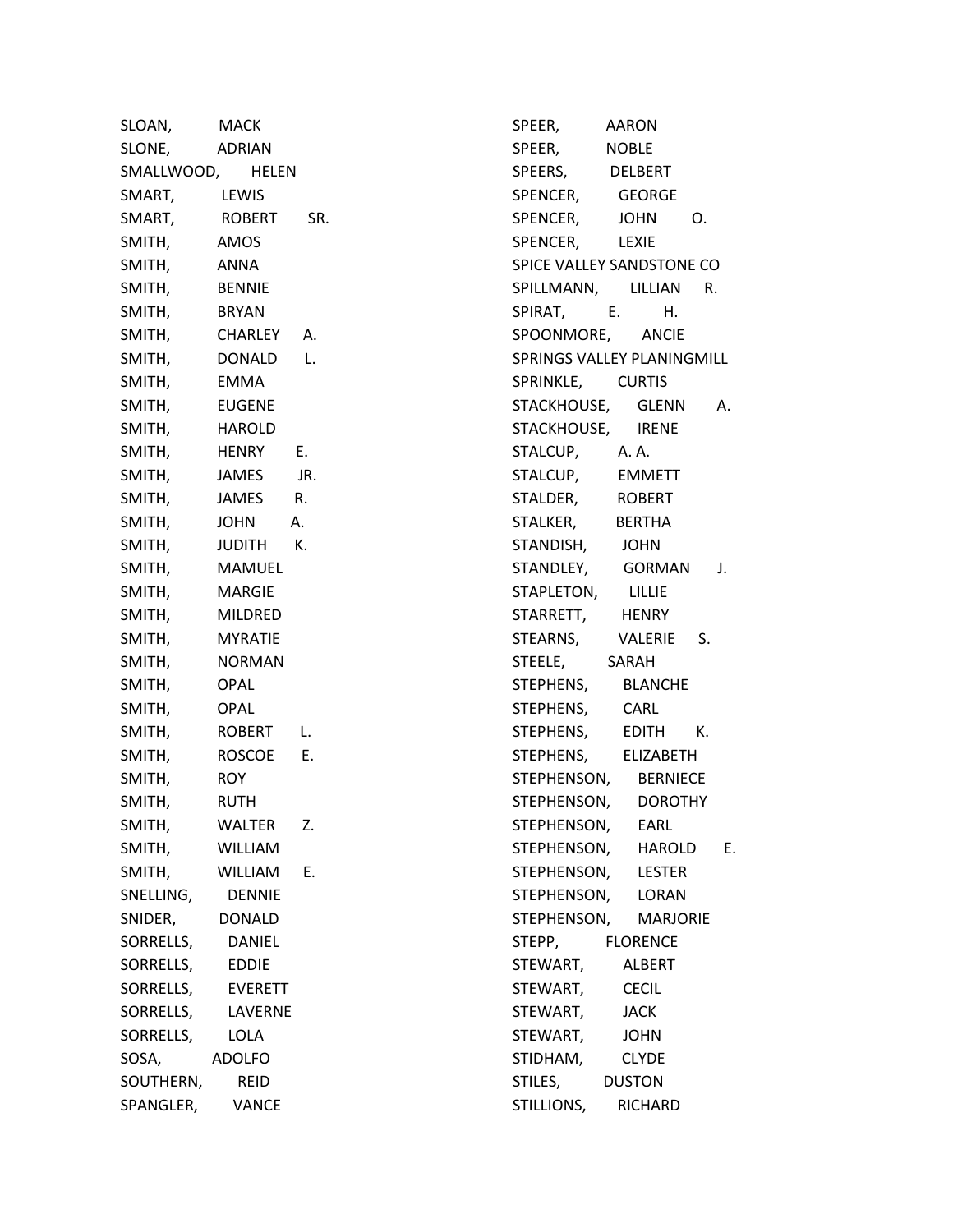STINE, KERMIT STINE, OMAR STONE, CLAUDE L. STONE, LEON STONE, VERNON STONE CITY CONSTRUCTION STONECIPHER, H. A. STONINGTON CH OF CHRIST STOUT, HAROLD STOUT, OWEN STOUT, RICHARD JR. STOUT, RUTH M. STOUTS CHAPEL CHURCH STOUTS PRINT SHOP STRANGE, BERNICE STRANGE, HARRY H. STRANGE, JESSE STRANGE, MELVIN STREET, ADA STRINGER, FRED STRONG, CHARLES STROTHER, NORA B. STROUD, BEN STROUD, CARL STROUD, CHARLES STROUD, CHARLES A. STROUD, DOROTHY STROUD, FLOYD STROUD, HAROLD STROUD, LAWRENCE STROUD, LESLIE STROUD, ROBERT STULTZ, WILLIAM STUMP, ORA F. STURGEON, LEE STURGEON, NOVY STURMS, PAULINE STURNS, ERNEST SULGROVE, ESTELLE SULLIVAN, DONALD SULLIVAN, SAM SUMNER, EVELYN M. SUTHERLAND, ALEX

SUTHERLAND, HUBERT J. SUTTON, LETHA M. SUTTON, RUSSELL SWAIN, ERMA SWANGO, JOHN SYKSTRA, D. H. SYLVESTER, ROY TACKETT, MENLO C. TAGGART, ROBERT M. TAGGART ESTATE TALBOTT, CARL TANKSLEY, JACK TANKSLEY, RUSSELL TARR, COHEN TARR, ELIZABETH M. TARR, JAMES TARR, JOE TARR, L. E. TARR, RAYMOND TARR, THURMAN A. TARR, WILBUR TAYLOR, BUD TAYLOR, CHARLES TAYLOR, CHRIS TAYLOR, CONWARD G. TAYLOR, EVERETT TAYLOR, FRANK A. TAYLOR, HARRY TAYLOR, JERRY TAYLOR, KEDRIC TAYLOR, ROY TAYLOR, TED TAYLOR, TOM TEAFORD, BELLE TEAGARDEN, MAUDE TEDROW, CLETUS TEDROW, MARION TEGARDEN, HAROLD TEGARDEN, JAMES TEGARDEN, JAMES E. TEGARDEN, LOWELL TEGARDEN, MINNIE TERRELL, ALDINE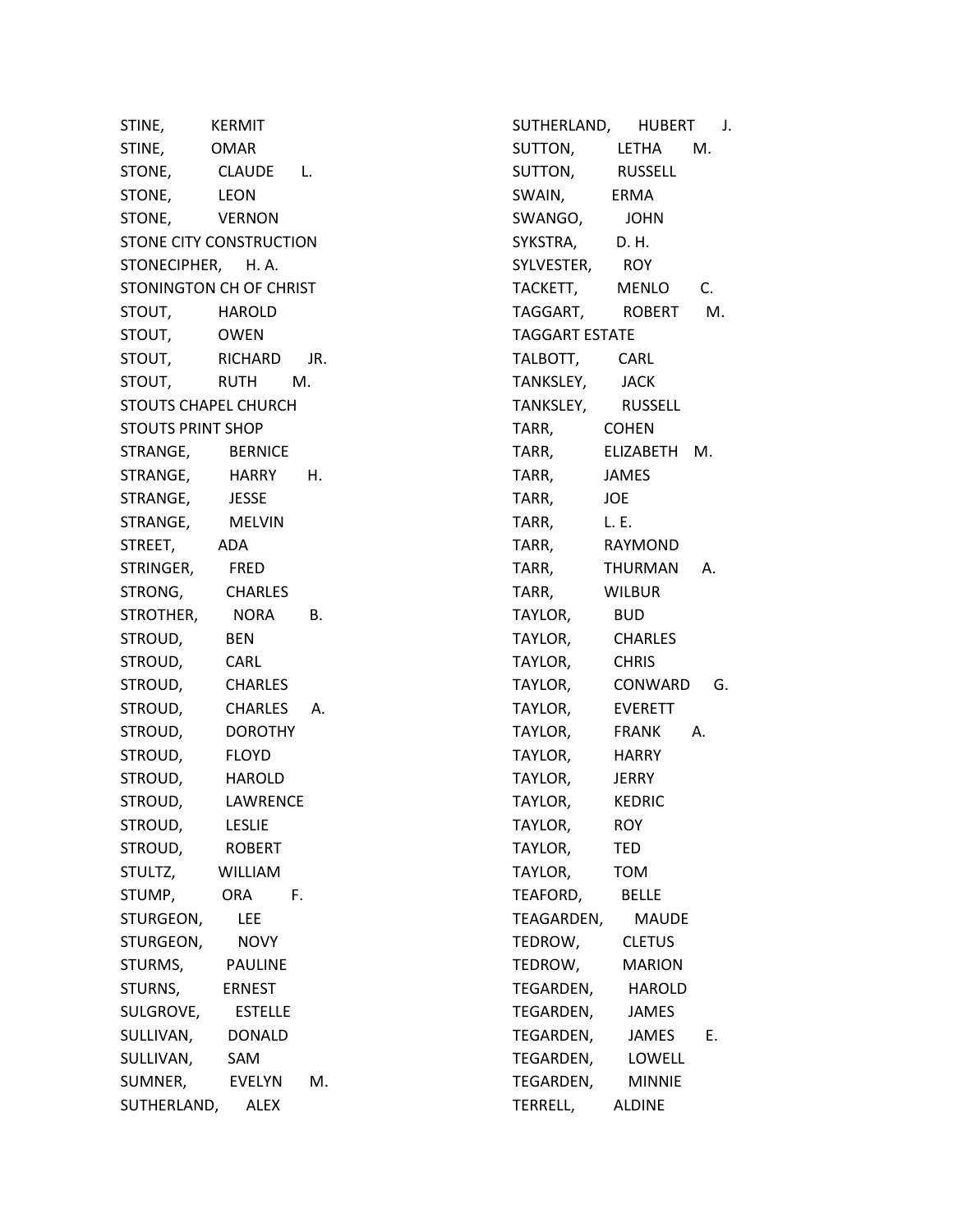| TERRELL,          | <b>ALDINE</b>          | T           |
|-------------------|------------------------|-------------|
| TERRELL, BARNEY   |                        | $\mathsf T$ |
| TERRELL, BERNALL  |                        | $\mathsf T$ |
| TERRELL, BOBBIE   |                        | $\mathsf T$ |
| TERRELL, DONALD   |                        | $\mathsf T$ |
|                   | TERRELL, EDWARD E.     | $\mathsf T$ |
|                   | TERRELL, GEORGE H.     | $\mathsf T$ |
| TERRELL, HARLEY   |                        | $\mathsf T$ |
| TERRELL, HAZEL    |                        | $\mathsf T$ |
| TERRELL, HERSHEL  |                        | $\mathsf T$ |
| TERRELL, HOWARD   |                        | $\mathsf T$ |
|                   | TERRELL, LLOYD F.      | $\mathsf T$ |
|                   | TERRELL, MAE L.        | $\mathsf T$ |
| TERRELL, MAX      |                        | $\mathsf T$ |
| TERRELL, ROBERT   |                        | $\mathsf T$ |
| TERRELL, ROBERT   |                        | $\mathsf T$ |
|                   | TERRELL, ROBERT<br>JR. | T           |
| TERRELL, ROGER    |                        | $\mathsf T$ |
| TERRELL, ROSCOE   |                        | $\mathsf T$ |
| TERRELL, ROY      |                        | $\mathsf T$ |
|                   | TERRELL, SEYMOURE      | T           |
| TERRELL, VELMA    |                        | $\mathsf T$ |
| TERRELL, VERNON   |                        | $\mathsf T$ |
| TERRY, CARL       | N.                     | $\mathsf T$ |
| TERRY, HARLEY     |                        | T           |
| TERRY, HAROLD     |                        | T           |
| TERRY, TOME       |                        | $\mathsf T$ |
| TEULL, LAWRENCE   |                        | $\mathsf T$ |
| THOMAS, ATHOL     |                        | T           |
| THOMAS, GEORGE    |                        | T           |
| THOMAS,           | <b>GILBERT</b>         | Т           |
|                   | THOMPSON, CHARLOTTE    | $\mathsf T$ |
|                   | THOMPSON, FLORENCE     | $\mathsf T$ |
|                   | THOMPSON, HAROLD       | $\mathsf T$ |
| THOMPSON, MAUDE   |                        | $\mathsf T$ |
|                   | THOMPSON, RAYMOND      | $\mathsf T$ |
|                   | THOMPSON, WILLIAM      | $\mathsf T$ |
| THRALLS, CHARLES  | A.                     | $\mathsf T$ |
|                   | THURMAN, FRANK C.      | $\mathsf T$ |
|                   | THURSTON, BLANCHE      | $\mathsf T$ |
| TILLETTE, FRANK   |                        | $\mathsf T$ |
| TILLETTE, MARTHA  |                        | $\mathsf T$ |
| TILLETTE, MILLARD |                        | T           |

TILLETTE, NORMAN TINCHER, GILBERT TINCHER, JAMES TINCHER, KEITH TINCHER, LEE TINCHER, LEWIS TINCHER, RAYMOND TINCHER, RAYMOND JR. TINCHER, RUSSELL TINCHER, WALTER TINCHER, WILLIAM TINKLE, RUTH M. TINSLEY, MILTON TIREY, LARRY ODD, ELWOOD TODD, MABEL H. OLBERT, CECIL OLBERT, CECIL V. OLBERT, EDWARD L. OLBERT, KENNETH OLBERT, LAWRENCE SR. OLBERT, MARIE S. OLBERT, SCOTTY J. OLBERT, STELLA OLBERT, WILLIS OLIVER, CECIL OLIVER, JOHN OLIVER, LEON OLIVER, MAX OLIVER, VERNA OLIVER, WILLIAM L. OMEY, JAMES OMLINSON, MARION ONEY, L. N. TREWATHA, EMMETT RI-COUNTY MOTORS TRIMBLE, FRANK RINKEL, KENNETH TRINKLE, CHARLES J. TRINKLE, CLIFFORD RINKLE, CLYDE RINKLE, DENNIE TRINKLE, H. E.